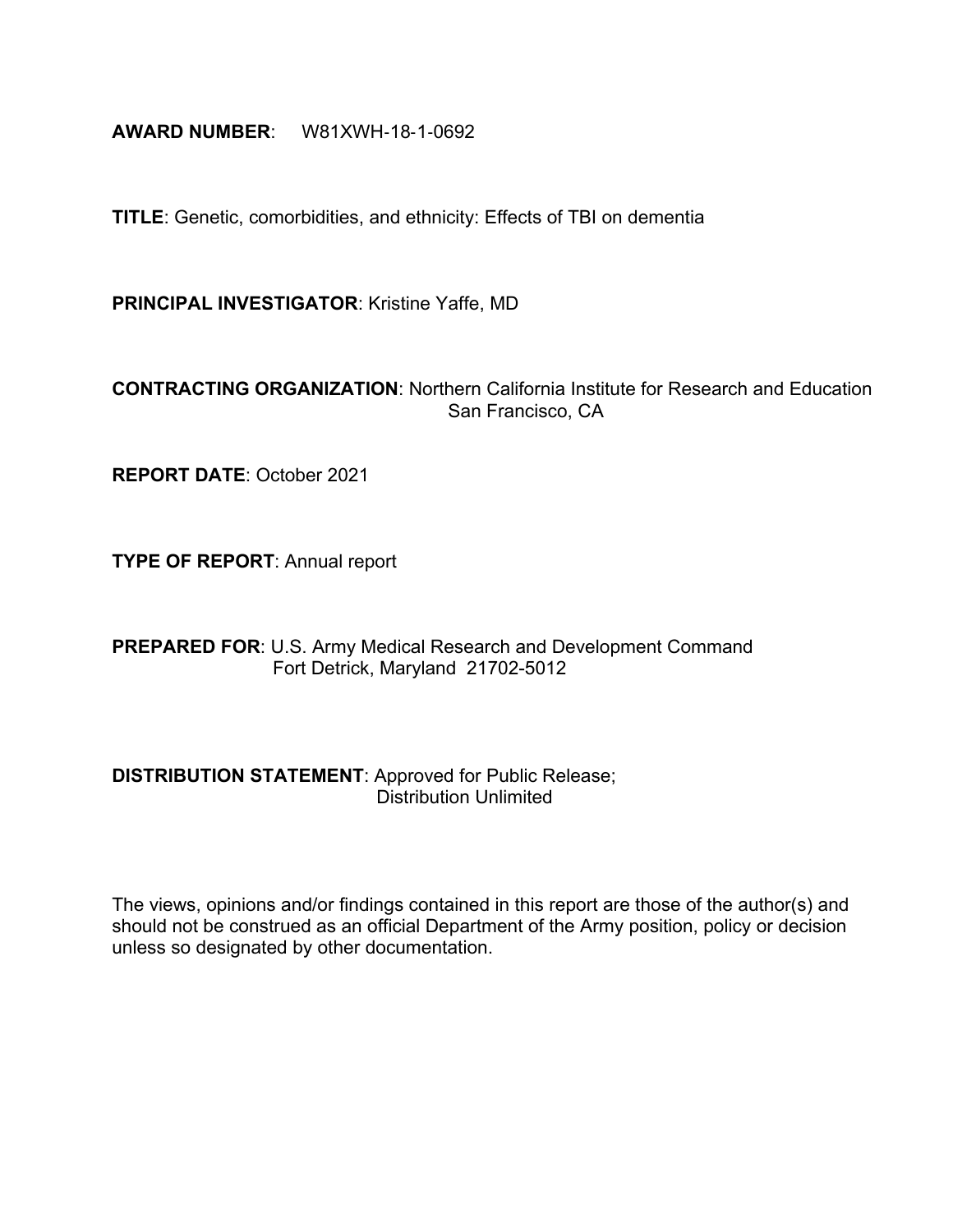# **REPORT DOCUMENTATION PAGE**

*OMB No. 0704-0188*

|                                                                                                                                               |                          |                       |                                     | $VIII$ $VU. VI VT$ - $VI$                                                                                                                                                                                                                                                                                                                                                                                                                 |
|-----------------------------------------------------------------------------------------------------------------------------------------------|--------------------------|-----------------------|-------------------------------------|-------------------------------------------------------------------------------------------------------------------------------------------------------------------------------------------------------------------------------------------------------------------------------------------------------------------------------------------------------------------------------------------------------------------------------------------|
|                                                                                                                                               |                          |                       |                                     | Public reporting burden for this collection of information is estimated to average 1 hour per response, including the time for reviewing instructions, searching existing data sources, gathering and maintaining the<br>data needed, and completing and reviewing this collection of information. Send comments regarding this burden estimate or any other aspect of this collection of information, including suggestions for reducing |
|                                                                                                                                               |                          |                       |                                     | this burden to Department of Defense, Washington Headquarters Services, Directorate for Information Operations and Reports (0704-0188), 1215 Jefferson Davis Highway, Suite 1204, Arlington, VA 22202-<br>4302. Respondents should be aware that notwithstanding any other provision of law, no person shall be subject to any penalty for failing to comply with a collection of information if it does not display a currently          |
| valid OMB control number. PLEASE DO NOT RETURN YOUR FORM TO THE ABOVE ADDRESS.                                                                |                          |                       |                                     |                                                                                                                                                                                                                                                                                                                                                                                                                                           |
| <b>1. REPORT DATE</b><br>October 2021                                                                                                         | 2. REPORT TYPE<br>Annual |                       |                                     | <b>3. DATES COVERED</b><br>30Sep2020-29Sep2021                                                                                                                                                                                                                                                                                                                                                                                            |
| <b>4. TITLE AND SUBTITLE</b>                                                                                                                  |                          |                       |                                     | <b>5a. CONTRACT NUMBER</b>                                                                                                                                                                                                                                                                                                                                                                                                                |
|                                                                                                                                               |                          |                       |                                     | W81XWH-18-1-0692                                                                                                                                                                                                                                                                                                                                                                                                                          |
| Genetic, comorbidities, and ethnicity: Effects of TBI on dementia                                                                             |                          |                       |                                     | <b>5b. GRANT NUMBER</b>                                                                                                                                                                                                                                                                                                                                                                                                                   |
|                                                                                                                                               |                          |                       |                                     | AZ170031                                                                                                                                                                                                                                                                                                                                                                                                                                  |
|                                                                                                                                               |                          |                       |                                     | <b>5c. PROGRAM ELEMENT NUMBER</b>                                                                                                                                                                                                                                                                                                                                                                                                         |
| 6. AUTHOR(S)                                                                                                                                  |                          |                       |                                     | <b>5d. PROJECT NUMBER</b>                                                                                                                                                                                                                                                                                                                                                                                                                 |
|                                                                                                                                               |                          |                       |                                     |                                                                                                                                                                                                                                                                                                                                                                                                                                           |
| Kristine Yaffe, MD                                                                                                                            |                          |                       |                                     | <b>5e. TASK NUMBER</b>                                                                                                                                                                                                                                                                                                                                                                                                                    |
|                                                                                                                                               |                          |                       |                                     |                                                                                                                                                                                                                                                                                                                                                                                                                                           |
| E-Mail: Kristine.yaffe@ucsf.edu                                                                                                               |                          |                       |                                     | <b>5f. WORK UNIT NUMBER</b>                                                                                                                                                                                                                                                                                                                                                                                                               |
|                                                                                                                                               |                          |                       |                                     |                                                                                                                                                                                                                                                                                                                                                                                                                                           |
| 7. PERFORMING ORGANIZATION NAME(S) AND ADDRESS(ES)                                                                                            |                          |                       |                                     | <b>8. PERFORMING ORGANIZATION REPORT</b><br><b>NUMBER</b>                                                                                                                                                                                                                                                                                                                                                                                 |
| Northern California Institute for                                                                                                             |                          |                       |                                     |                                                                                                                                                                                                                                                                                                                                                                                                                                           |
| <b>Research and Education</b>                                                                                                                 |                          |                       |                                     |                                                                                                                                                                                                                                                                                                                                                                                                                                           |
| 4150 Clement Street (151 NC)                                                                                                                  |                          |                       |                                     |                                                                                                                                                                                                                                                                                                                                                                                                                                           |
| San Francisco, CA 94121-1545                                                                                                                  |                          |                       |                                     |                                                                                                                                                                                                                                                                                                                                                                                                                                           |
|                                                                                                                                               |                          |                       |                                     |                                                                                                                                                                                                                                                                                                                                                                                                                                           |
| 9. SPONSORING / MONITORING AGENCY NAME(S) AND ADDRESS(ES)                                                                                     |                          |                       |                                     | 10. SPONSOR/MONITOR'S ACRONYM(S)                                                                                                                                                                                                                                                                                                                                                                                                          |
|                                                                                                                                               |                          |                       |                                     |                                                                                                                                                                                                                                                                                                                                                                                                                                           |
| U.S. Army Medical Research and Development Command                                                                                            |                          |                       |                                     |                                                                                                                                                                                                                                                                                                                                                                                                                                           |
| Fort Detrick, Maryland 21702-5012                                                                                                             |                          |                       | <b>11. SPONSOR/MONITOR'S REPORT</b> |                                                                                                                                                                                                                                                                                                                                                                                                                                           |
|                                                                                                                                               |                          |                       |                                     | <b>NUMBER(S)</b>                                                                                                                                                                                                                                                                                                                                                                                                                          |
|                                                                                                                                               |                          |                       |                                     |                                                                                                                                                                                                                                                                                                                                                                                                                                           |
| <b>12. DISTRIBUTION / AVAILABILITY STATEMENT</b>                                                                                              |                          |                       |                                     |                                                                                                                                                                                                                                                                                                                                                                                                                                           |
| Approved for Public Release; Distribution Unlimited                                                                                           |                          |                       |                                     |                                                                                                                                                                                                                                                                                                                                                                                                                                           |
|                                                                                                                                               |                          |                       |                                     |                                                                                                                                                                                                                                                                                                                                                                                                                                           |
| <b>13. SUPPLEMENTARY NOTES</b>                                                                                                                |                          |                       |                                     |                                                                                                                                                                                                                                                                                                                                                                                                                                           |
|                                                                                                                                               |                          |                       |                                     |                                                                                                                                                                                                                                                                                                                                                                                                                                           |
| <b>14. ABSTRACT</b><br>Up to 20% of young veterans have had a traumatic brain injury (TBI), with many older veterans having TBI as well. Some |                          |                       |                                     |                                                                                                                                                                                                                                                                                                                                                                                                                                           |
| epidemiological studies have reported a link between TBI and increased risk of dementia even after years of active life post                  |                          |                       |                                     |                                                                                                                                                                                                                                                                                                                                                                                                                                           |
|                                                                                                                                               |                          |                       |                                     | injury, however, few have examined what factors may increase or decrease the risk of dementia after TBI. In recent decades,                                                                                                                                                                                                                                                                                                               |
|                                                                                                                                               |                          |                       |                                     | as the country has become more racially and ethnically diverse, so has the U.S. military. However, no studies have examined                                                                                                                                                                                                                                                                                                               |
| how race and ethnicity may influence the TBI outcomes and risk of developing dementia. Findings have linked TBI with                          |                          |                       |                                     |                                                                                                                                                                                                                                                                                                                                                                                                                                           |
|                                                                                                                                               |                          |                       |                                     | negative socioeconomic, medical and psychiatric consequences. Yet, these factors also have been identified independently as                                                                                                                                                                                                                                                                                                               |
|                                                                                                                                               |                          |                       |                                     | risk factors for cognitive impairment. This new and unique research collaboration will leverage two established epidemiological                                                                                                                                                                                                                                                                                                           |
| datasets to investigate factors associated with adverse cognitive outcomes among veterans with head injuries. Our overall                     |                          |                       |                                     |                                                                                                                                                                                                                                                                                                                                                                                                                                           |
| hypothesis is that veterans who are non-white, have lower socioeconomic status and education, and those with greater                          |                          |                       |                                     |                                                                                                                                                                                                                                                                                                                                                                                                                                           |
| psychiatric and medical comorbidities will have a higher risk of dementia after TBI. Further, we hypothesize that these                       |                          |                       |                                     |                                                                                                                                                                                                                                                                                                                                                                                                                                           |
| differences will still be present after accounting for early life exposures and genetics by studying a large cohort of 3000 twin              |                          |                       |                                     |                                                                                                                                                                                                                                                                                                                                                                                                                                           |
|                                                                                                                                               |                          |                       |                                     | pairs. Finally, we will determine the population attributable risk (PAR) or proportion of dementia attributable to TBI, both among                                                                                                                                                                                                                                                                                                        |
|                                                                                                                                               |                          |                       |                                     | Veterans and non-veterans. This estimate will allow us to compare TBI to other important risk factors in order to design better                                                                                                                                                                                                                                                                                                           |
| prevention and intervention strategies and help highlight the public health significance of TBI.                                              |                          |                       |                                     |                                                                                                                                                                                                                                                                                                                                                                                                                                           |
| <b>15. SUBJECT TERMS</b>                                                                                                                      |                          |                       |                                     |                                                                                                                                                                                                                                                                                                                                                                                                                                           |
| Dementia, aging, cognitive impairment (CI), Alzheimer's disease (AD), traumatic brain injury (TBI)                                            |                          |                       |                                     |                                                                                                                                                                                                                                                                                                                                                                                                                                           |
|                                                                                                                                               |                          |                       |                                     |                                                                                                                                                                                                                                                                                                                                                                                                                                           |
| <b>16. SECURITY CLASSIFICATION OF:</b>                                                                                                        |                          | <b>17. LIMITATION</b> | 18. NUMBER                          | 19a. NAME OF RESPONSIBLE PERSON                                                                                                                                                                                                                                                                                                                                                                                                           |

| <b>16. SECURITY CLASSIFICATION OF:</b> |                    |              | <b>17. LIMITATION</b><br>OF ABSTRACT | <b>18. NUMBER</b><br><b>OF PAGES</b> | <b>19a. NAME OF RESPONSIBLE PERSON</b><br>USAMRMC   |
|----------------------------------------|--------------------|--------------|--------------------------------------|--------------------------------------|-----------------------------------------------------|
| a. REPORT                              | <b>b. ABSTRACT</b> | c. THIS PAGE |                                      |                                      | <b>19b. TELEPHONE NUMBER</b> (include area<br>code) |
| Unclassified                           | Unclassified       | Unclassified | Unclassified                         | 13                                   |                                                     |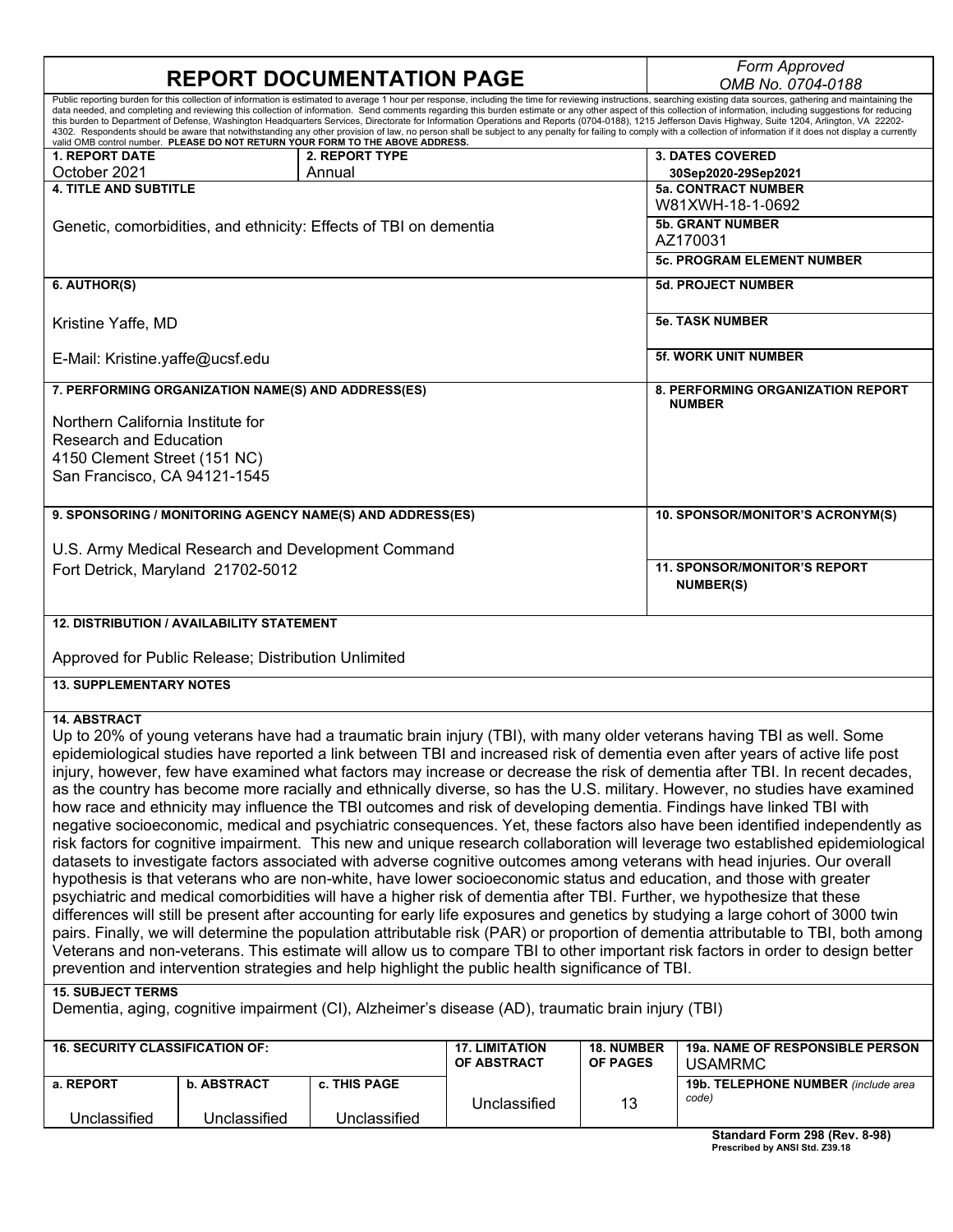## **TABLE OF CONTENTS**

|                                                     | <b>Page</b> |
|-----------------------------------------------------|-------------|
| 1. Introduction                                     | 4           |
| 2. Keywords                                         | 4           |
| 3. Accomplishments                                  | 4           |
| 4. Impact                                           | 8           |
| 5. Changes/Problems                                 | 8           |
| 6. Products                                         | 9           |
| 7. Participants & Other Collaborating Organizations | 10          |
| 8. Special Reporting Requirements                   | 13          |
| 9. Appendices                                       | 13          |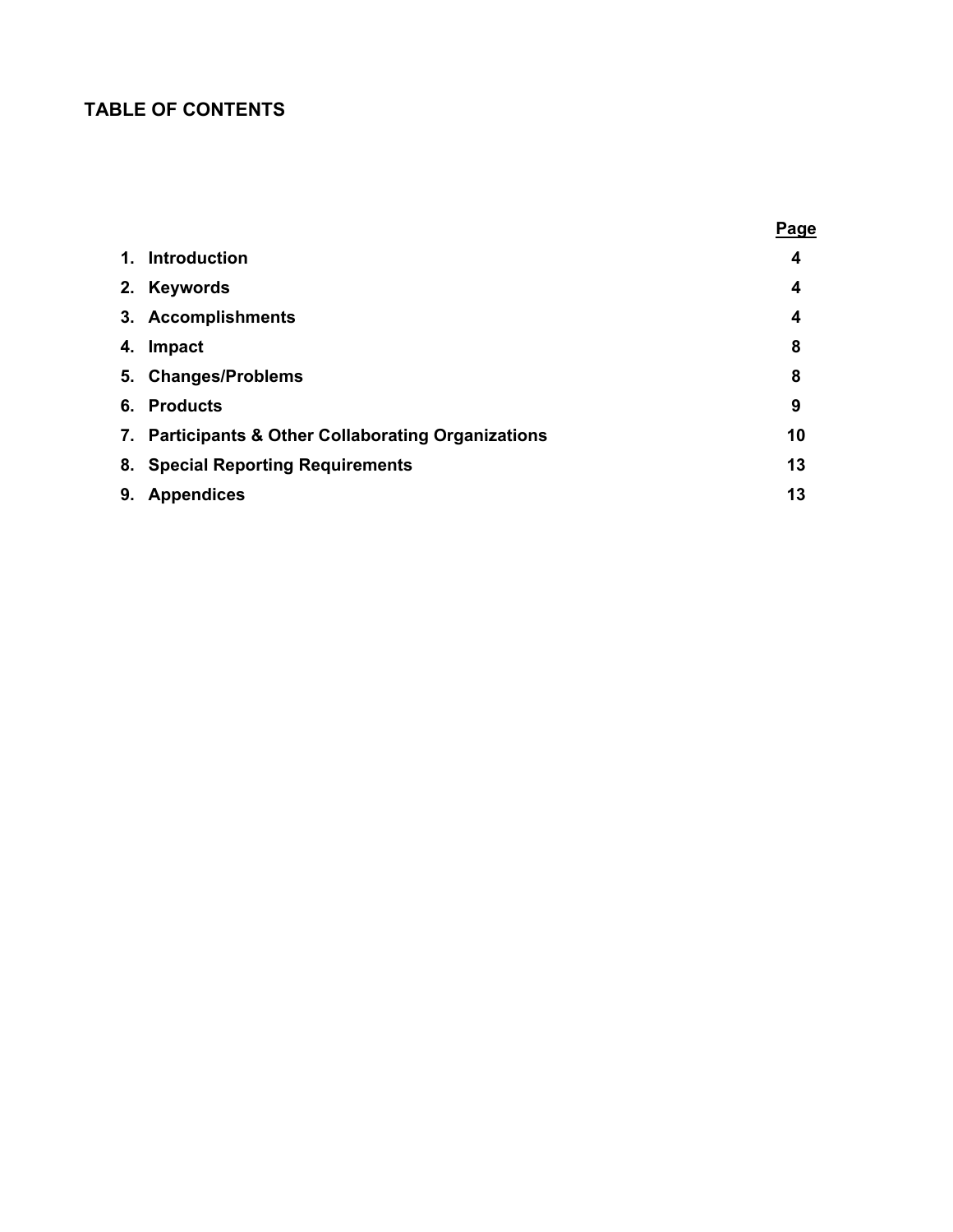- **INTRODUCTION:** Up to 20% of young veterans have had a traumatic brain injury (TBI), with many older veterans having TBI as well. Some epidemiological studies have reported a link between TBI and increased risk of dementia even after years of active life post injury, however, few have examined what factors may increase or decrease the risk of dementia after TBI. In recent decades, as the country has become more racially and ethnically diverse, so has the U.S. military. However, no studies have examined how race and ethnicity may influence the TBI outcomes and risk of developing dementia. Findings have linked TBI with negative socioeconomic, medical and psychiatric consequences. Yet, these factors also have been identified independently as risk factors for cognitive impairment. This new and unique research collaboration will leverage two established epidemiological datasets to investigate factors associated with adverse cognitive outcomes among veterans with head injuries. Our overall hypothesis is that veterans who are non-white, have lower socioeconomic status and education, and those with greater psychiatric and medical comorbidities will have a higher risk of dementia after TBI. Further, we hypothesize that these differences will still be present after accounting for early life exposures and genetics by studying a large cohort of 3000 twin pairs. Finally, we will determine the population attributable risk (PAR) or proportion of dementia attributable to TBI, both among Veterans and non-veterans. This estimate will allow us to compare TBI to other important risk factors in order to design better prevention and intervention strategies and help highlight the public health significance of TBI.
- **KEYWORDS:** Dementia, aging, cognitive impairment (CI), Alzheimer's disease (AD), traumatic brain injury (TBI)

## • **ACCOMPLISHMENTS:**

### o **What were the major goals of the project?**

- Task 1: Planning and Regulatory Review (Months 1-5)
- Task 2: Aim 1 To determine the contribution of sociodemographic factors such as race, ethnicity, education, and socioeconomic status (SES) to the association between TBI and dementia in the VA TBI Cohort. (Months 5-15)
- Task 3: Aim 2 Determine the contribution of medical and psychiatric conditions to the association between TBI and dementia in the VA TBI Cohort. (Months 8-24)
- Task 4: Aim 3 Capitalizing on the twin design, determine the contribution of sociodemographic factors such as SES and education to the association between TBI and risk of cognitive decline and dementia in the Twin Registry. (Months 6-15)
- Task 5: Aim 4 Using the Twin Registry, to determine the contribution of medical and psychiatric conditions to the association between TBI and cognitive decline/dementia. (Months 9-24)
- Task 6: Aim 5 Estimate the attributable risk of TBI on dementia among veterans and the portion of that risk attributable to each of the mediating or moderating variables including medical and psychiatric comorbidities. (Months 22-36)

### o **What was accomplished under these goals?**

 In the third year of this project we continue to make excellent progress, continuing the partnership between the UCSF and Duke groups. We have two manuscripts under review and two others in progress. We also submitted and received all continuing IRB reviews at Duke, UCSF, and HRPO.

*Aim* 1: Using the VA TBI cohort, the team examined whether sex and race differences exist in dementia risk associated with TBI among older Veterans. In this large, nation-wide cohort of older Veterans, all race groups with TBI had increased risk of dementia, but there was an interaction effect such that White Veterans were at greatest risk for dementia following TBI. We wrote these exciting results into a manuscript, which was published in Neurology in September 2020. The manuscript generated multiple press releases as well as an interesting and favorable editorial by two prominent researchers in the field.

*Aim 2:* Using the VA TBI cohort, and in conjunction with the LIMBIC project, we investigated whether cardiovascular disease (CVD) moderates or underlies the association between TBI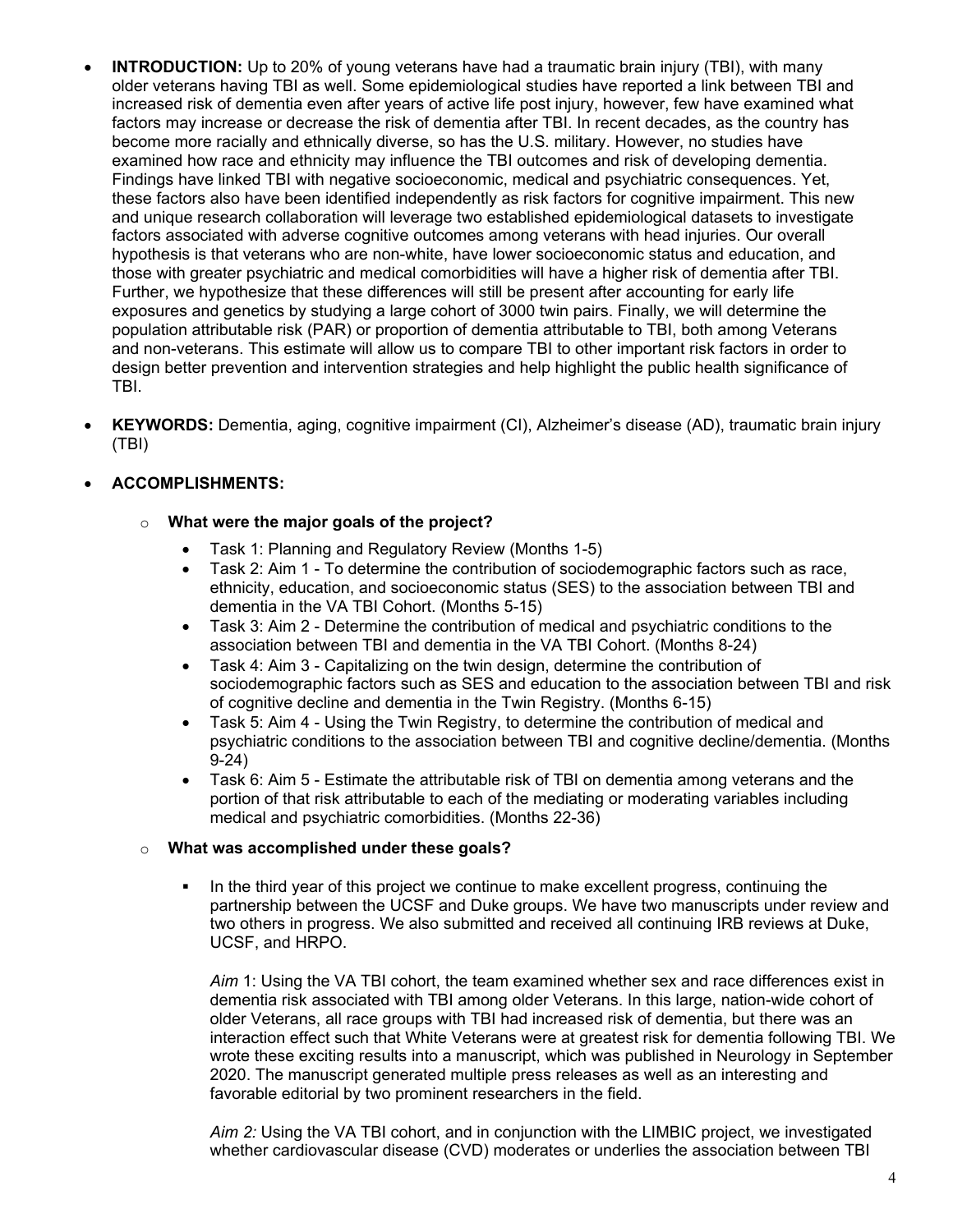and dementia in 195,416 Veterans age 55+ diagnosed with TBI within the VHA and a demographically matched sample of Veterans without TBI.

During follow-up (mean of almost 7 years), 12.0% of Veterans with TBI only (HR: 2.17 95% CI 2.09-2.25), and 10.3% with CVD only developed dementia (HR 1.21 95% CI 1.15-1.28), compared to 6.5% with neither. There was evidence of an additive association between TBI and CVD on dementia risk (HR 2.51, 95% CI 2.41-2.61).



TBI and CVD independently increase risk for dementia among older US Veterans; together they had an additive effect with risk highest for Veterans who have both exposures. The manuscript describing these exciting results is under review.

*Aims 3 and 4:* In the second year of this project, with the Twin Registry data, we conducted analyses using a clean and finalized dataset for over 15,000 twins which includes demographics, cognitive screening scores, dementia diagnoses and detailed history of traumatic brain injuries.

For Aim 3, a manuscript titled Traumatic Brain Injury and Dementia Risk in Male Veteran Older Twins - Controlling for Genetic and Early Life Non-Genetic Factors has been revised and resubmitted to the journal. For this manuscript, we conducted proportional hazard regression models to estimate the risk of dementia overall, the risk of Alzheimer's disease (AD) and the risk of Non-AD dementias.

Twin hazard models estimated the risk of outcome within the twin pair, adjusting for correlation in risk within the twin pair. The censoring event was onset of dementia, death or one year after last contact. We then ran the triad of models separately for MZ and DZ complete twin pairs. Main results are presented in Table 1.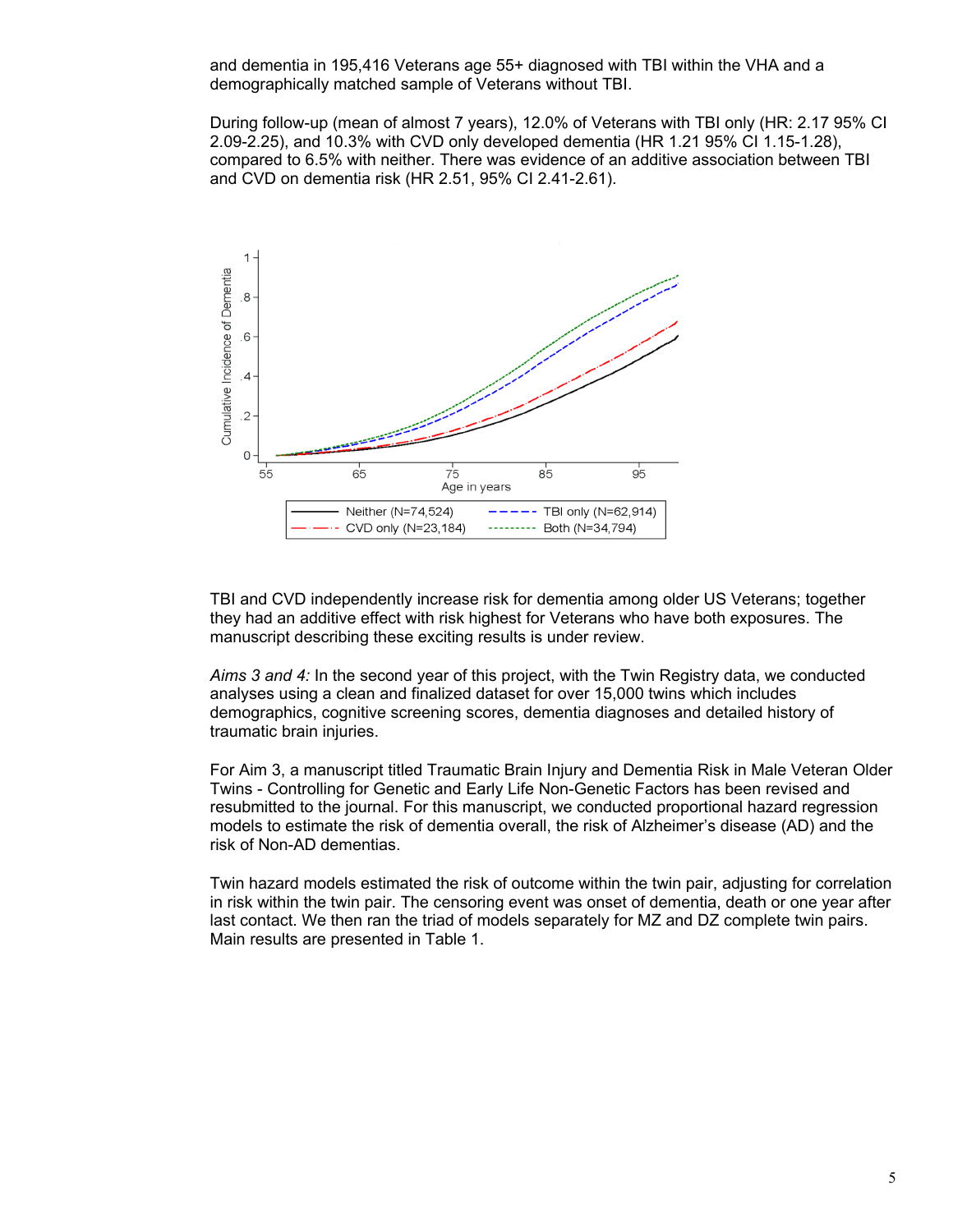| Table 1. Hazard ratios of TBI and risk of dementia in full sample |  |  |  |  |  |
|-------------------------------------------------------------------|--|--|--|--|--|
|-------------------------------------------------------------------|--|--|--|--|--|

|                                                                                 | <b>All Dementia</b><br><b>Hazard Ratio</b><br>(95% CI), p-value | <b>Alzheimer's Disease</b><br><b>Hazard Ratio</b><br>(95% CI), p-value | <b>Non-Alzheimer's Disease</b><br><b>Dementia</b><br><b>Hazard Ratio</b><br>(95% CI), p-value |
|---------------------------------------------------------------------------------|-----------------------------------------------------------------|------------------------------------------------------------------------|-----------------------------------------------------------------------------------------------|
| Model 1:<br>$TBI = yes*$                                                        | 1.44 (0.97-2.14), p=0.07                                        | 1.23 (0.76-2.00), p=0.39                                               | 2.00 (0.97-4.12), p=0.06                                                                      |
| Model 2:<br>$TBI = yes*$<br>Age of TBI < 25 years old                           | $1.31$ (0.81-2.12), p= 0.28<br>1.23 (0.68-2.22), p=0.49         | $1.20(0.68-2.12)$ , p= 0.54<br>1.07 (0.52-2.01), p=0.86                | $1.60$ (0.65-3.95), p= 0.31<br>1.53 (0.53-4.36), p=0.43                                       |
| Model 3:<br>Monozygotic Twins, n=1618<br>pairs<br>Dizygotic Twins, n=1592 pairs | 1.71 (1.00-2.94), p=0.05<br>1.15 $(0.63 - 2.09)$ , p=0.21       | $1.85(0.94-3.63)$ , p=0.08<br>$0.77$ (0.37-1.57), p=0.47               | 1.50 (0.61-3.67), p=0.37<br>3.33 (0.92-12.11), p=0.07                                         |
| Model 4:<br>$TBI = yes*$<br>Time since TBI (per 10 years)                       | $1.40(0.73 - 2.68)$ , p=0.31<br>1.07 (0.88-1.15), p=0.92        | 1.40 (0.65-3.02), p=0.39<br>$0.97(0.82 - 1.14)$ , p=0.68)              | 1.52 (0.45-5.15), p=0.50<br>1.07 (0.85-1.34), p=0.59                                          |
| Model 5:<br>$TBI = yes*$<br>TBI with LOC                                        | 2.31 (0.98-5.46), p=0.06<br>$0.55$ (0.23-1.32), p=0.18          | 2.48 (0.76-8.10), p=0.13<br>$0.40$ (0.12-1.32), p=0.13                 | 2.20 (0.62-7.85), p=0.22<br>$1.00$ (0.25-3.95), p=1.00                                        |
| Model 6:<br>$TBI = yes*$<br>Number of TBIs >1 TBI                               | 1.39 (0.91-2.14), p=0.14<br>1.07 (0.77-1.49), p=0.68            | 1.18 (0.70-1.97), p=0.54<br>1.12 (0.74-1.69), $p=0.61$                 | 2.03 (0.92-4.50), p=0.08<br>$0.98$ (0.57-1.67), p=0.93                                        |

TBI= traumatic brain injury; LOC= loss of consciousness; CI = confidence interval.

The number of monozygotic twins and dizygotic twins includes only pairs in which both members of the twin pair participated in the study.

In addition, we conducted co-twin control analyses estimating risk of dementia associated with TBI within twin pairs who were discordant for both TBI exposure and dementia. These analyses have the additional benefit of controlling more completely for many unidentified genetic and early life environmental exposures that are shared within twin pairs. Combined, our results consistently supported an increased risk for non-AD dementia associated with TBI. However, the analyses limited only to monozygotic twin pairs and thus fully controlling for genetic factors, showed an increased risk of AD with TBI compared to the analyses with both monozygotic and dizygotic pairs.

For Aim 4 of the project, we are currently working on an analysis addressing the association between TBI, medical and psychiatric comorbidities, and cognitive decline using linear fixed effects twin pair strata models. These analyses estimate cognitive trajectories based on at least three scores from the modified version of the Telephone Interview for Cognitive Status. Using separate models, we are currently examining if TBI plus covariates of interest (i.e. zygosity, severity of the TBI, age at time of first TBI, number of TBIs, cardiovascular and psychiatric conditions) increase the rate of cognitive decline. We plan to finish this analysis, write up the manuscript, and submit for publication during the No-Cost Extension period.

*Aim 5*: We conducted a systematic review and preliminary meta-analysis of risk of post-TBI dementia with the aim of specifically investigating contributors to heterogeneity including age, sex, and veteran status. We examined journal articles examining all-cause dementia after allseverity TBI (search window 1/1990-1/2019). We identified observational studies reporting age-adjusted risk for all-cause dementia after TBI among individuals with average age ≥40 years. Data were pooled using random-effects models; between study variability was assessed using the I2 index.

A total of 32 studies, reporting a total of 39 risk estimates, ultimately met all inclusion criteria, were included in the meta-analysis. The overall pooled relative risk (RR) for dementia associated with TBI from these 39 risk estimates, representing 7,634,844 individuals was 1.66 (95% CI 1.42-1.93) indicating that TBI is significantly associated with a 66% increased risk of dementia. As expected, there was substantial heterogeneity ( $12 = 98.7\%$ , Q test p<0.001).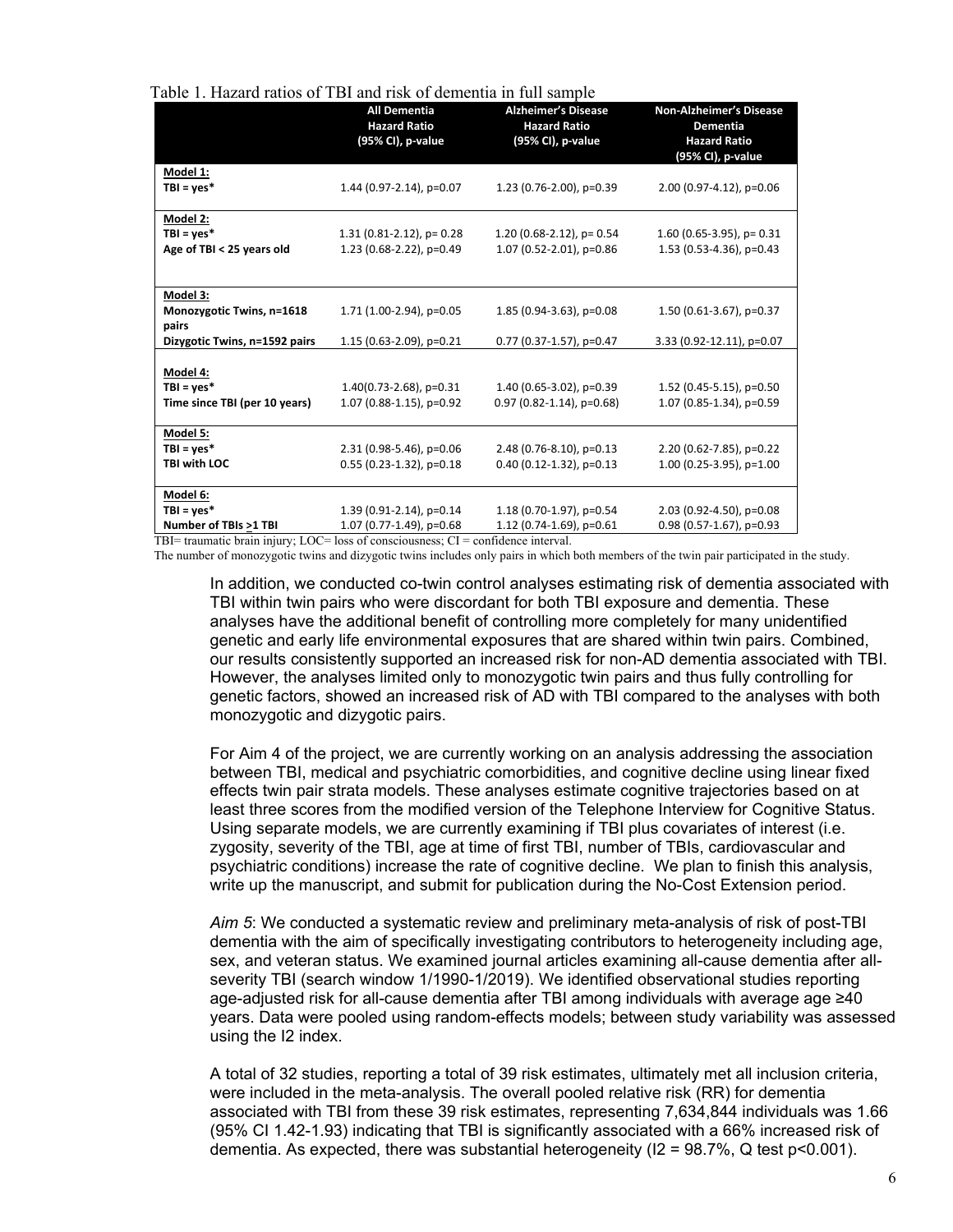Overall, age, sex, region, TBI exposure ascertainment method, and dementia outcome ascertainment method all contributed to heterogeneity with at least borderline significance (p<0.07). Specifically, risk was higher for studies using ICD codes vs. those using a brief screen to identify TBI exposure, risk was higher for studies using ICD codes vs. those using other methods for dementia diagnosis, risk was lower with higher age, risk was highest in Asia and lowest in North America, and risk was highest in studies with <50% females vs. those with >50% females.

Population attributable risk (PAR) of dementia due to TBI exposure in the U.S. population, including specifically among U.S. Veterans, men, and women, is reported in the Table below. Of note, women have the lowest estimated PAR while Veterans have the highest estimated PAR. Estimated PAR of dementia due to TBI among U.S. Veterans is twice that of the general U.S. population. Overall, we estimate that approximately 860,700 cases of dementia in the U.S. are attributable to TBI exposure. A manuscript detailing these important results is in process and will submitted for publication soon.

| Population               | <b>Estimated RR</b> | TBI Prevalence | <b>PAR</b> | Estimated total<br>cases of<br>dementia in<br>U.S. | Estimated cases of<br>dementia<br>attributable to TBI<br>exposure |
|--------------------------|---------------------|----------------|------------|----------------------------------------------------|-------------------------------------------------------------------|
| Total U.S.<br>population | 1.52                | 31%            | 14%        | 6,200,000                                          | 860,696                                                           |
| U.S. Veterans            | 2.13                | 35%            | 28%        | 767,544                                            | 217.530                                                           |
| U.S. Men                 | 2.07                | 43%            | 32%        | 2,400,000                                          | 756,277                                                           |
| U.S. Women               | 1.43                | 22%            | 9%         | 3,800,000                                          | 328,412                                                           |

Throughout Year 3 of the project, all team members have participated in weekly individual core meetings, monthly project-specific team meetings to review analyses and monitor progress, and we schedule quarterly interdisciplinary team meetings.

### o **What opportunities for training and professional development has the project provided?**

 On this project, Dr. Marianne Chanti-Ketterl, a junior investigator at Duke, has been conducting the analyses examining lifetime history of TBI and cognitive change over time. In the coming year, she will draft the manuscript reporting these analyses. She has also published a manuscript in a well-respected journal and has two other manuscripts under review examining risk factors for cognitive decline in later life. Her work on this project in the area of risk factors for late life cognitive impairment has led to her appointment as a RCMAR scientist for the USC-AD cohort 2021-2022. She also continues to work with the senior statistician on the project, Dr. Carl Pieper, to expand her knowledge of analyses using twin pairs. Dr. Erica Kornblith, a junior investigator at UCSF and the SFVAMC, published a manuscript in a well-respected journal and has another under review. During this project she collaborated with this group's experienced team of researchers, gaining knowledge about traumatic brain injury, Veteran's health, and working with large administrative datasets.

#### o **How were the results disseminated to communities of interest?**

 For this project we have selected national and international meetings to disseminate our work through poster and oral presentations in which a broad range of multidisciplinary researchers and clinicians invested in reducing the effects of traumatic brain injury on cognitive aging and improving Veterans' health would be present. We submit our manuscripts to journals that also target multidisciplinary researchers and clinicians who are invested in improving TBI outcomes and Veterans' health.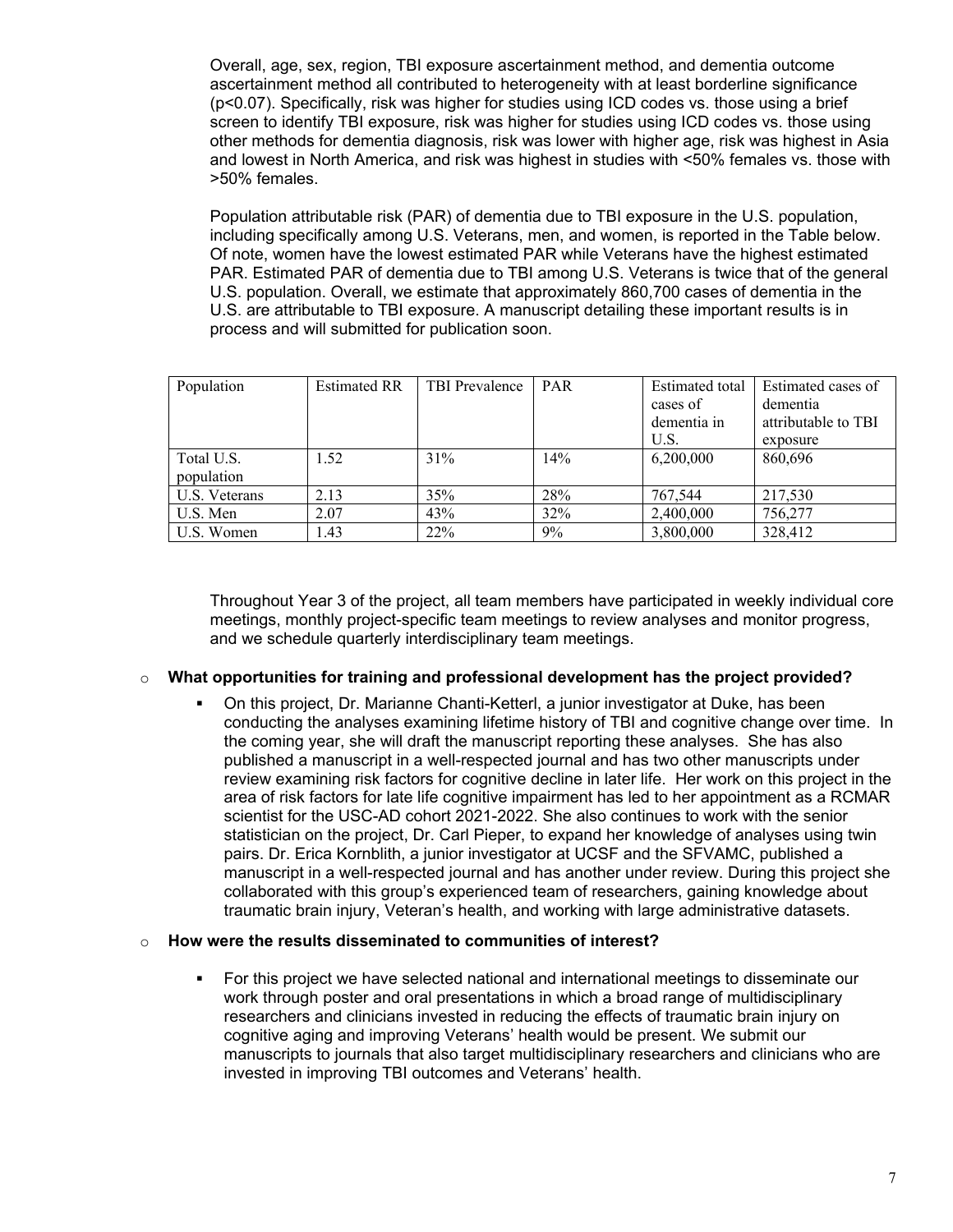## o **What do you plan to do during the next reporting period to accomplish the goals?**

 During the no-cost extension period Dr. Yaffe and Dr. Plassman will continue to work together and meet or exceed the goals for this project. For Aim 2, the paper on CVD, TBI, and dementia risk will be published. We are also planning an analysis to look at the bidirectional relationship between TBI and psychiatric comorbidities. The exciting manuscript describing the co-twin control analyses estimating risk of dementia associated with TBI within twin pairs will be published for Aim 3. We will continue to work on the Twin Registry analyses and submit a manuscript on the association between TBI, medical and psychiatric comorbidities, and cognitive decline to address Aim 4 of the grant. For Aim 5, we will finalize the meta-analysis and PAR manuscript and submit for publication. We will continue to hold regular conference calls to facilitate collaboration between the sites.

## • **IMPACT:**

- o **What was the impact on the development of the principal discipline(s) of the project?**
	- Nothing to report
- o **What was the impact on other disciplines?**
	- Nothing to report
- o **What was the impact on technology transfer?**
	- Nothing to report
- o **What was the impact on society beyond science and technology?**
	- Nothing to report

## • **CHANGES/PROBLEMS:**

- o **Changes in approach and reasons for change**
	- Nothing to report

## o **Actual or anticipated problems or delays and actions or plans to resolve them**

- Due to the Covid-19 pandemic, both sites experienced some delays. Conducting complex statistical analyses remotely through a secure server, requires a reliable and fast internet connection. Given the vast numbers of employees working remotely, the VPN connection to the campus and VA servers was often unstable or extremely slow. Thus, working remotely due to COVID-19 impacted the efficiency and speed of our work. This same issue had some impact on the compilation of the large datasets of medical and psychiatric conditions, which is a laborious task and also requires a sustained and reliable internet connection. Our productivity was impacted as we settled into a routine working remotely, and we experienced some slight delays in producing manuscripts.
- o **Changes that had a significant impact on expenditures**
	- We estimate that we incurred a 4-6 month delay due to the pandemic and shelter-in-place orders and we requested no-cost extension to complete the project as proposed.
- o **Significant changes in use or care of human subjects, vertebrate animals, biohazards, and/or select agents**
	- $\blacksquare$  N/A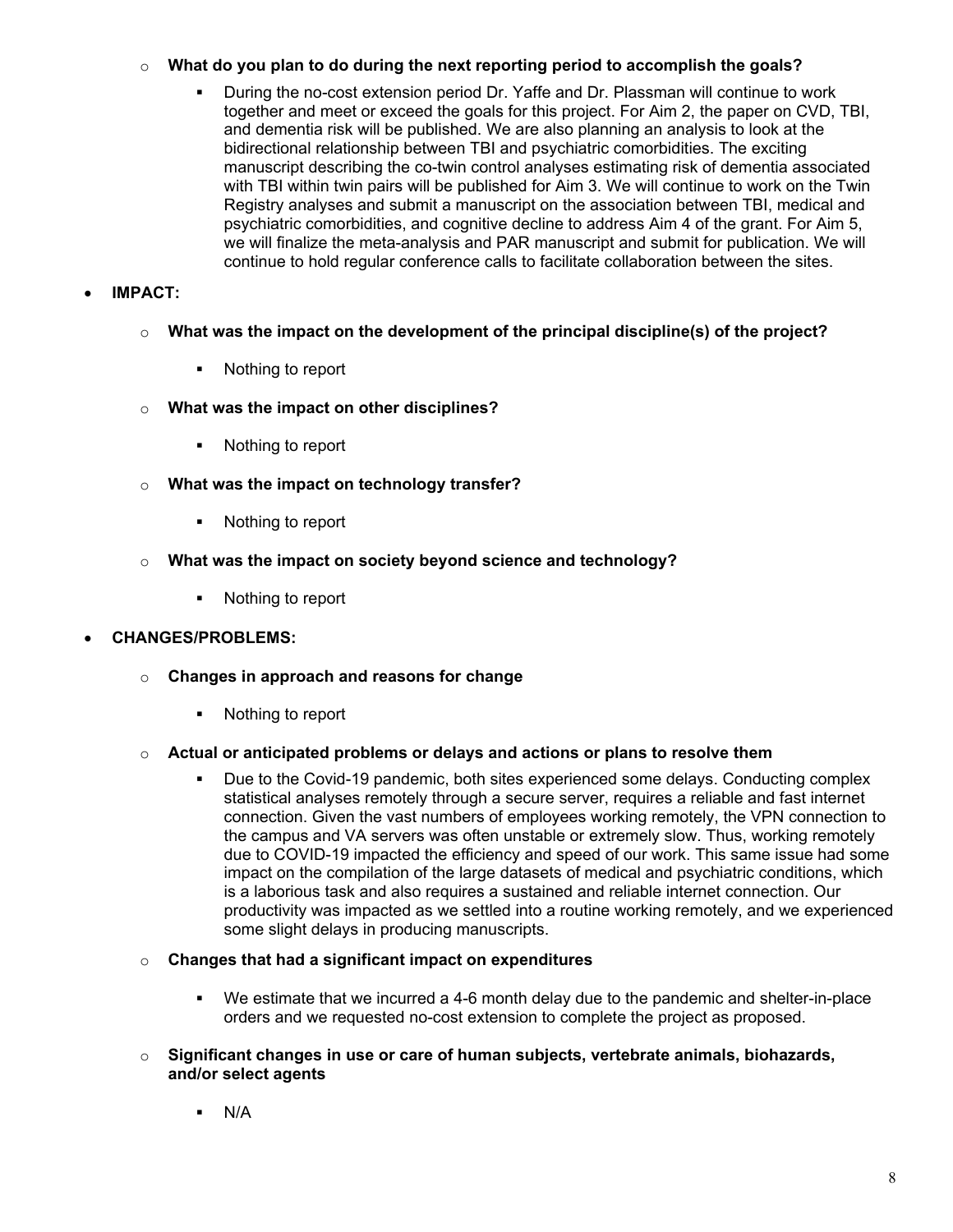## • **PRODUCTS:**

#### o **Publications, conference papers, and presentations**

#### **Journal publications.**

Kornblith, E., Peltz, C., Xia, F., Plassman, B., Novakovic-Apopain, T., Yaffe, K. Sex, Race, and Risk of Dementia after Traumatic Brain Injury among Older Veterans. Neurology, 2020, 95(13).

Plassman, BL., Chanti-Ketterl, M., Pieper, CF, Yaffe, K. Traumatic Brain Injury and Dementia Risk in Twins - Controlling for Genetic and Early Life Non-Genetic Factors. Under review.

Kornblith E, Bahorik A, Li Y, Peltz CB, Barnes DE, Yaffe K. Traumatic Brain Injury, Cardiovascular Disease, and Risk of Dementia among Older US Veterans. Under review.

#### **Books or other non-periodical, one-time publications.**

Nothing to report

#### **Other publications, conference papers, and presentations.**

Gardner RC, Bahorik AL, Mangal P, Allen IE, Yaffe K. Novel insights into risk of dementia after traumatic brain injury: a systematic review, meta-analysis, and heterogeneity analysis. Alzheimer's & Dementia: The Journal of the Alzheimer's Association, 16 (S110). 2020 Alzheimer's Association International Conference.

Chanti-Ketterl, M., Pieper, CF, Yaffe, K, Plassman, BL. (2020) TBI and Increased Risk of Non-Alzheimer's disease dementia in older male twins. Alzheimer's & Dementia: The Journal of the Alzheimer's Association, 16 (S110). 2020 Alzheimer's Association International Conference.

### **Website(s) or other Internet site(s)**

Nothing to report

#### o **Technologies or techniques** Nothing to report

o **Inventions, patent applications, and/or licenses** Nothing to report

### o **Other Products**

 Duke compiled approximately 20 years of longitudinal data collection for analyses for this project. The researchers have cleaned and finalized data containing information on demographics, cognitive screening scores traumatic brain injuries, and diagnoses of dementia for over 15,000 twins. UCSF utilized a database containing demographic, psychiatric, medical information, etc., for nearly 2 million veterans who received healthcare in the VA from 2005-2015. The project researchers have used this database for analyses, selected subsamples, and created variables as appropriate for each project.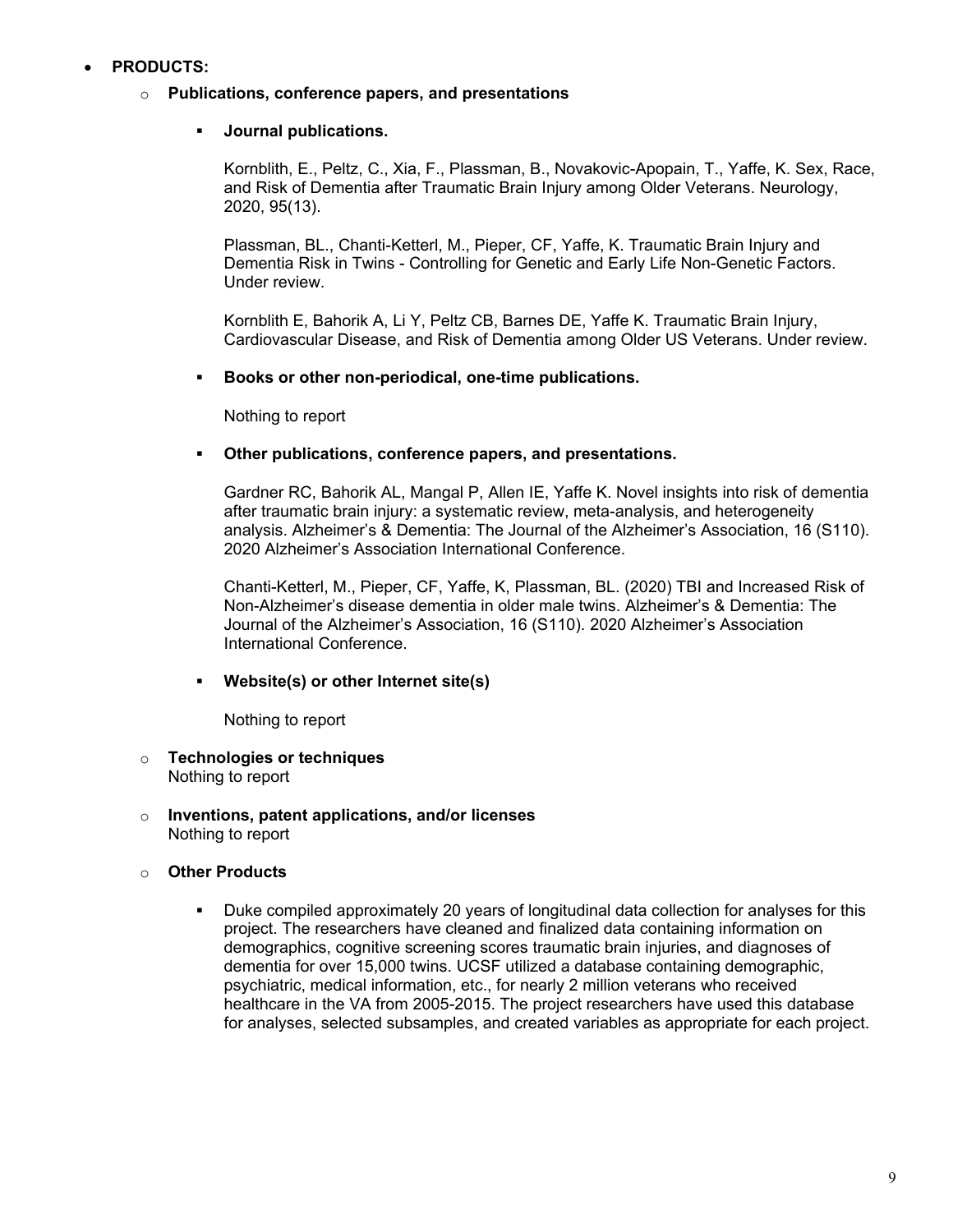## o **PARTICIPANTS & OTHER COLLABORATING ORGANIZATIONS**

## **What individuals have worked on the project?**

| Name:                                     | <b>Kristine Yaffe</b>                                                                                                                   |
|-------------------------------------------|-----------------------------------------------------------------------------------------------------------------------------------------|
| Project Role:                             | Principal Investigator                                                                                                                  |
| Researcher Identifier (e.g.<br>ORCID ID): | <b>KYAFFE</b>                                                                                                                           |
| Nearest person month worked:              |                                                                                                                                         |
| Contribution to Project:                  | Dr. Yaffe, in coordination with Dr. Plassman, provides scientific<br>leadership and input on the analyses and interpretation of results |
| Funding Support:                          | n/a                                                                                                                                     |

| Name:                                     | Carrie Peltz                                                                        |
|-------------------------------------------|-------------------------------------------------------------------------------------|
| Project Role:                             | <b>Project Coordinator</b>                                                          |
| Researcher Identifier (e.g.<br>ORCID ID): | n/a                                                                                 |
| Nearest person month worked:              | 2                                                                                   |
| Contribution to Project:                  | Dr. Peltz coordinates the project and assists with data analysis and<br>publication |
| <b>Funding Support:</b>                   | n/a                                                                                 |

| Name:                                     | Feng Xia                                                |
|-------------------------------------------|---------------------------------------------------------|
| Project Role:                             | Programmer                                              |
| Researcher Identifier (e.g.<br>ORCID ID): | n/a                                                     |
| Nearest person month worked:              |                                                         |
| Contribution to Project:                  | Ms. Xia performs statistical analyses for this project. |
| <b>Funding Support:</b>                   | n/a                                                     |

| Name:                                     | Maggie Bruck                                                                                                     |
|-------------------------------------------|------------------------------------------------------------------------------------------------------------------|
| Project Role:                             | Research Associate                                                                                               |
| Researcher Identifier (e.g.<br>ORCID ID): | n/a                                                                                                              |
| Nearest person month worked:              | -1                                                                                                               |
| Contribution to Project:                  | Ms. Bruck assists with project coordination, scheduling meetings,<br>assisting with reporting requirements, etc. |
| <b>Funding Support:</b>                   | n/a                                                                                                              |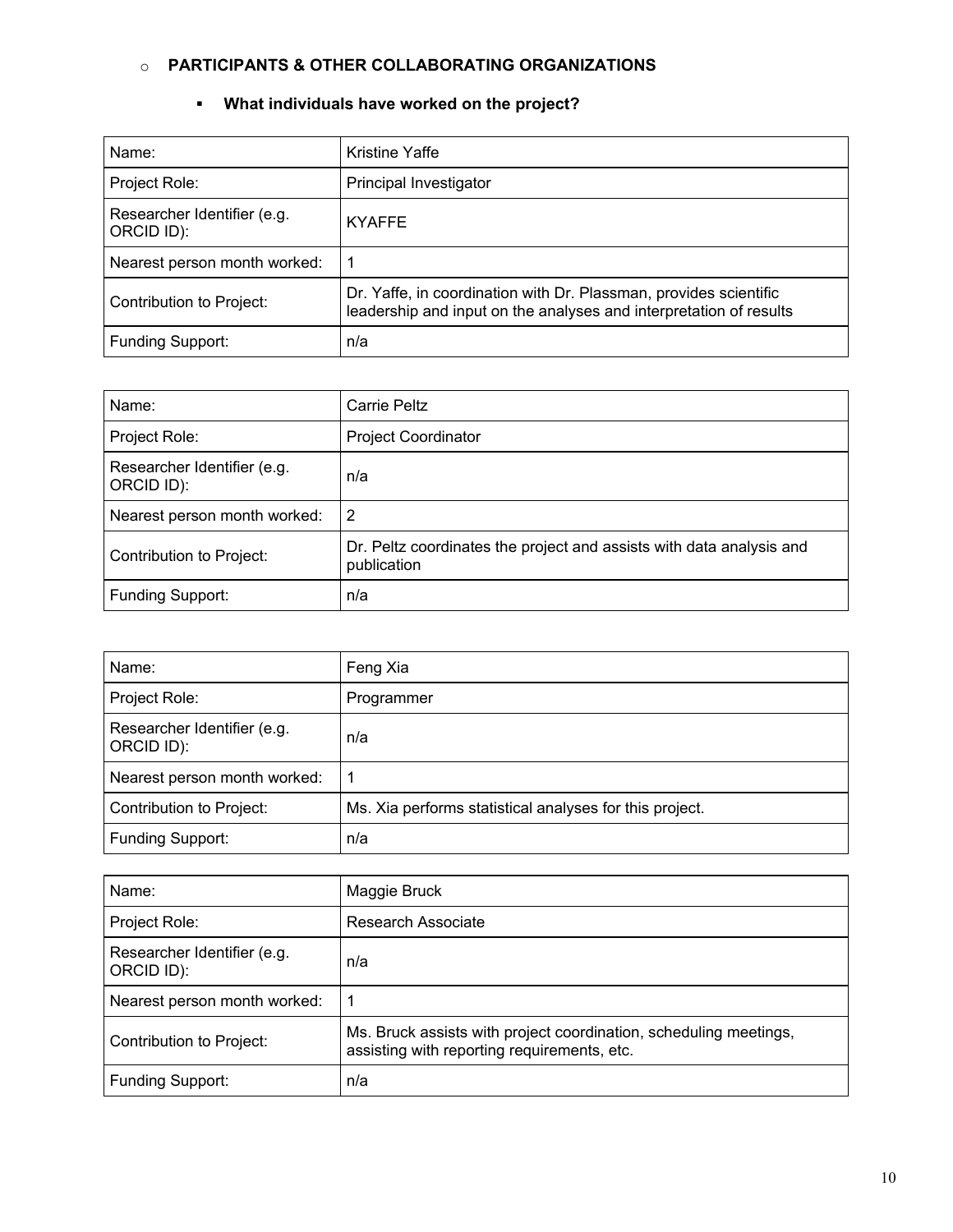| Name:                                     | Brenda L. Plassman                                                                                                                      |
|-------------------------------------------|-----------------------------------------------------------------------------------------------------------------------------------------|
| Project Role:                             | Co-Principal Investigator                                                                                                               |
| Researcher Identifier (e.g.<br>ORCID ID): | 000-0003-2867-7198                                                                                                                      |
| Nearest person month worked:              | -2                                                                                                                                      |
| Contribution to Project:                  | Dr. Plassman, in coordination with Dr. Yaffe, provides scientific<br>leadership and input on the analyses and interpretation of results |
| Funding Support:                          | n/a                                                                                                                                     |

| Name:                                     | Marianne Chanti-Ketterl                                          |
|-------------------------------------------|------------------------------------------------------------------|
| Project Role:                             | Co-Investigator                                                  |
| Researcher Identifier (e.g.<br>ORCID ID): | 000-002-0438-676X                                                |
| Nearest person month worked:              | 5                                                                |
| Contribution to Project:                  | Dr. Chanti-Ketterl performs statistical analyses for the project |
| Funding Support:                          | n/a                                                              |

| Name:                                     | <b>Heather McDonald</b>                                                |
|-------------------------------------------|------------------------------------------------------------------------|
| Project Role:                             | Data Manager                                                           |
| Researcher Identifier (e.g.<br>ORCID ID): | n/a                                                                    |
| Nearest person month worked:              | 2                                                                      |
| Contribution to Project:                  | Ms. McDonald is involved in the creation and documentation of datasets |
| Funding Support:                          | n/a                                                                    |

| Name:                                     | Carl Pieper                                                                                   |
|-------------------------------------------|-----------------------------------------------------------------------------------------------|
| Project Role:                             | Senior Statistician                                                                           |
| Researcher Identifier (e.g.<br>ORCID ID): | 0000-0003-4809-1725                                                                           |
| Nearest person month worked:              |                                                                                               |
| Contribution to Project:                  | Dr. Pieper provide directions on statistical analyses and assists with<br>writing manuscripts |
| Funding Support:                          | n/a                                                                                           |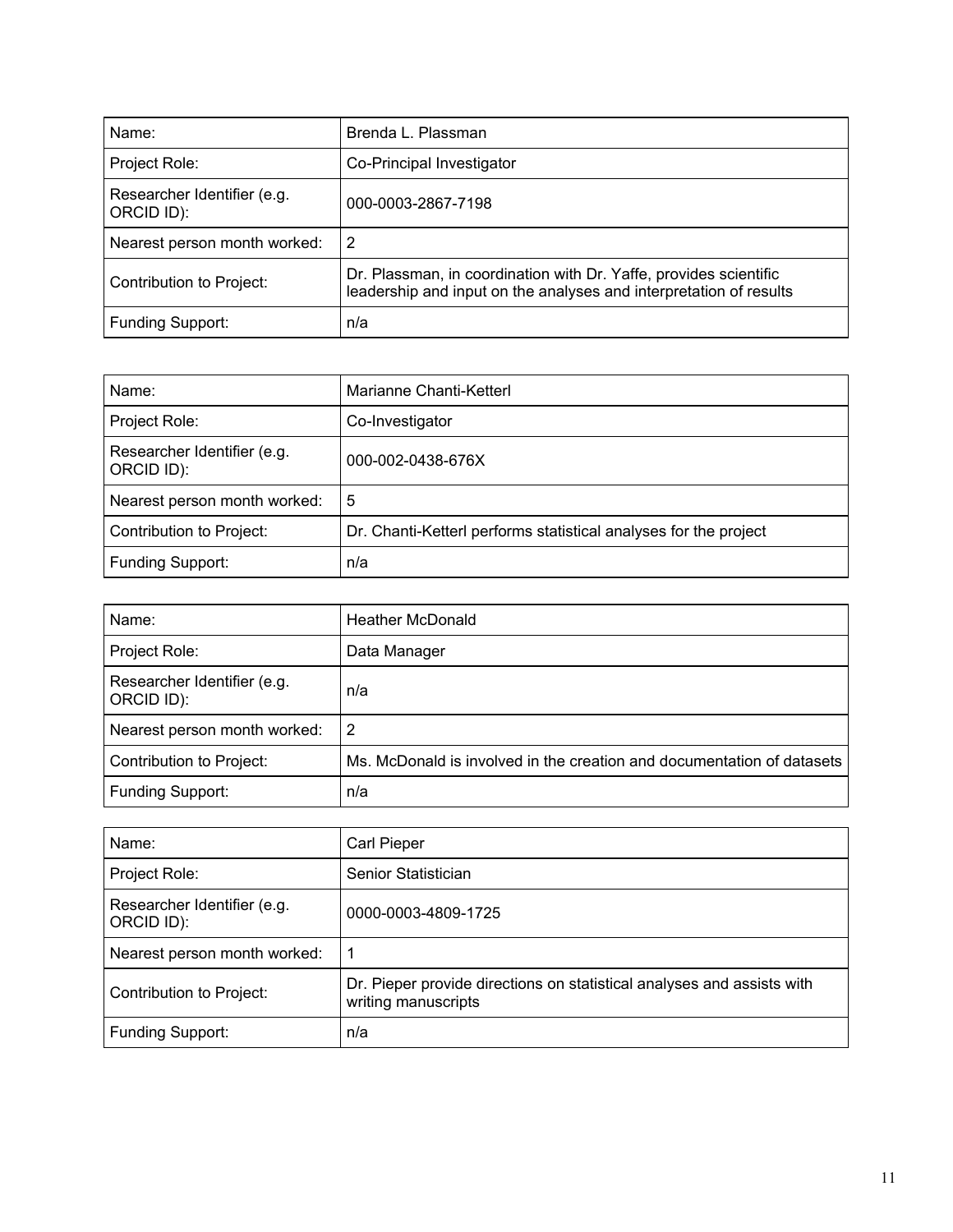#### o **Has there been a change in the active other support of the PD/PI(s) or senior/key personnel since the last reporting period?**

Summary: Dr. Yaffe had three grants end and two grants begin in the past year.

Title: Sleep Health Profiles Predicting Impaired Cognition and Depressive Symptoms in Older Adults: Extending Novel Statistical Models in Multi-Cohort Applications Time Commitment: 1% (0.12 calendar months) Supporting Agency: NIH-NIA Performance period: 04/2021 – 03/2024 Level of funding:

Title: Doris Duke Fund to Retain Clinical Scientists Time Commitment: 1% (0.12 calendar months) Supporting Agency: Doris Duke Charitable Foundation Performance Period: 01/2021 – 12/2023 Level of funding:

Title: Risk and Resiliency for Dementia Comparison of Male and Female Veterans (WAVE) (Yaffe: PI) Time Commitment: 1% (0.12 calendar months) Supporting Agency: DoD Performance period: 08/16 – 08/21NCE Level of funding:

Title: Predictors of Cognitive Aging across the Lifecourse (Yaffe: PI) Time Commitment: 3.0 person months Supporting agency: NIH/NIA Performance period: 06/2013 – 06/2021 NCE Level of funding:

Title: The ARIC study of midlife sleep and late-life brain amyloid Supporting Agency: NIH-NIA Performance period: 06/2016 – 3/2021

Summary: Dr. Plassman had seven grants end and three grants begin in the past year.

Title: Cognitive Training to Reduce Cognitive Impairment: The PACT Trial Supporting agency: NIH/NIA Performance period: 02/01/21-1/31/26 Role: Subcontract PI

Title: Duke/UNC Alzheimer's Disease Research Center, ORE Core Supporting agency: NIH/NIA Performance period: 09/01/21-08/31/26 Role: Co-Investigator

Title: Preventing Cognitive Decline by Reducing BP Target Trial (PCOT) Supporting agency: NIH/NIA Performance period: 09/01/21-08/31/25 Role: Subcontract PI

Title: National Health and Aging Trends Study Time commitments: 0.60 calendar months Supporting agency: Johns Hopkins University/NIH